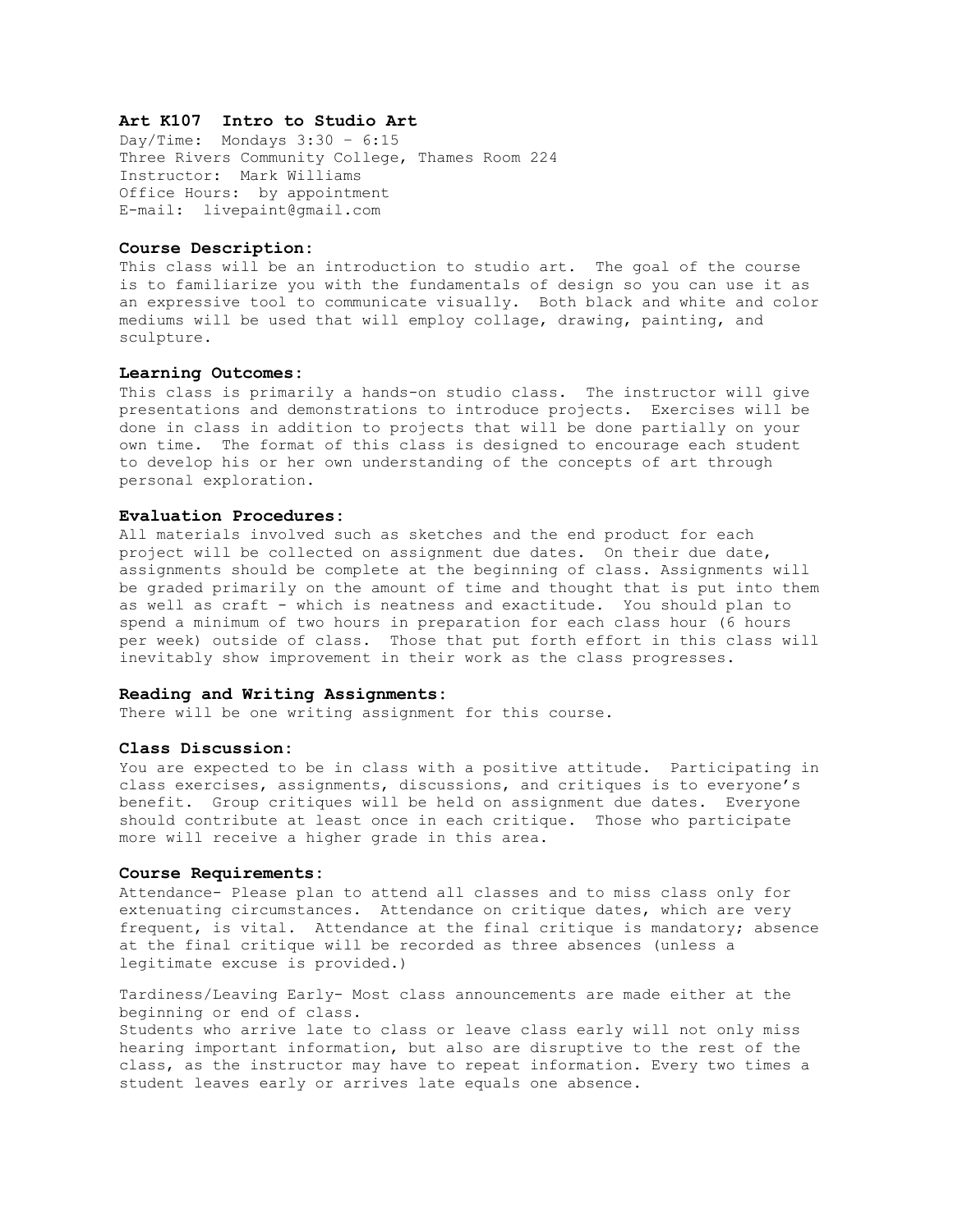Deadlines- Assignments not completed on time will be lowered one letter grade for each class they are late (an A becomes a B.)

## **Explanation of Criteria for Evaluation/Grade Weights:**

Projects- The average of all project grades comprises fifty percent of the final grade.

Class Participation/Attendance- This comprises thirty percent of the final grade.

Effort/Improvement- This comprises twenty percent of the final grade.

#### **Grading System:**

A, A-, B+, B, B-, C+, C, C-, D+, D, D-, F

|       | Numerical Components: |
|-------|-----------------------|
| А     | $93 - 100$            |
| $A -$ | $90 - 92$             |
| $B+$  | $87 - 89$             |
| B     | 83-86                 |
| $B -$ | $80 - 82$             |
| $C +$ | $77 - 79$             |
| C     | 73-76                 |
| $C -$ | $70 - 72$             |
| D+    | $67 - 69$             |
| D     | 63-66                 |
| D-    | $60 - 62$             |
| F     | $0 - 59$              |

#### **Academic Dishonesty:**

Academic Dishonesty shall in general mean conduct which has as its intent or effect the false representation of a student's academic performance, including but not limited to (a) cheating on an examination, (b) collaborating with others in work to be presented, contrary to the stated rules of the course, (c) plagiarizing,

including the submission of others' ideas or papers (whether purchased, borrowed, or otherwise obtained) as one's own, (d) stealing or having unauthorized access to examination or course materials, (e) falsifying records of laboratory or other data, (f) submitting, if contrary to the rules of a course, work previously presented in another course, and (g) knowingly and intentionally assisting another student in any of the above, including assistance in an arrangement whereby any work, classroom performance, examination or other activity is submitted or performed by a person other than the student under whose name the work is submitted or performed.

# **Inclement weather:**

In the event of inclement weather, students should call the college's main number at 860-886-0177. There will be a recorded message indicating whether or not classes are being held.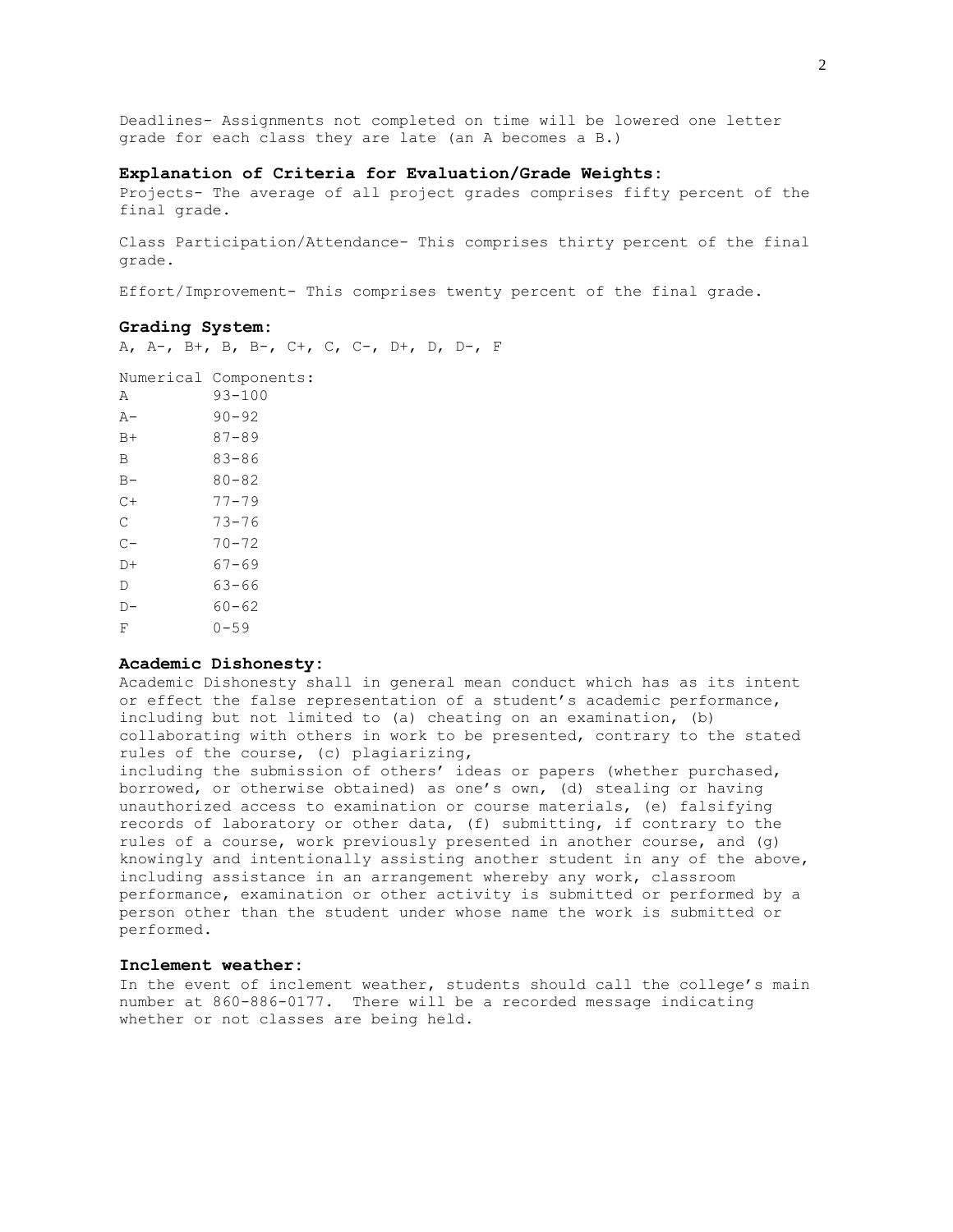## **Cell Phones:**

Cell phones and beepers are allowed in class only if they are turned off or turned to a silent mode. Under no circumstances are phones to be answered in class. When there are extenuating circumstances that require that a student be available by phone or beeper, the student should speak to the instructor prior to class, so that together they can arrive at an agreement.

## **Revisions to Syllabus:**

The information contained in this syllabus is subject to revision at the discretion of the instructor. Students will be notified of any changes that will be made.

### **College Withdrawal Policy:**

A student who finds it necessary to discontinue a course once class has met must provide written notice to the Registrar. Withdrawal forms are available at the Registrars on all campuses. Nonpunitive "W" grades are assigned to any withdrawal requested before the various unrestricted withdrawal deadlines listed in the calendars published in front of each session's course listings. Withdrawal requests received after these deadlines must bear instructor signatures. No withdrawals are permitted after the last class preceding the final exam. Students who do not obtain an official withdrawal, but simply stop attending classes, run the risk of receiving an "F" grade for the course.

### **Hazardous Materials Statement:**

Acrylic paints are a hazardous material and must be handled with the proper care. There will be no eating or drinking while working with paints as this allows for possible ingestion of the paints.

Although not as toxic as oil paints because they do not create fumes, the pigments used in acrylic paints are highly toxic. They should never be eaten or remain in contact with the skin for extended lengths of time. It is recommended that you wear rubber gloves when painting, but it is not required. If paint makes contact with your skin, wash the area as soon as possible so as to not allow the toxic chemicals to enter your body through the skin.

Liquid waste created in the painting process (your used water medium) may be poured down the drain, but solid waste materials such as excess unused paint, paper towels containing paint residue, or any other material containing paint residue should be placed in a container designated by the instructor, not in the regular trash receptacle.

### **Disabilities Statement:**

If you have a hidden or visible disability which may require classroom or test-taking modifications, please see me as soon as possible. Students with learning disabilities should contact Chris Scarborough at the Student development office. Students with physical disabilities should contact should contact Judy Hilburge.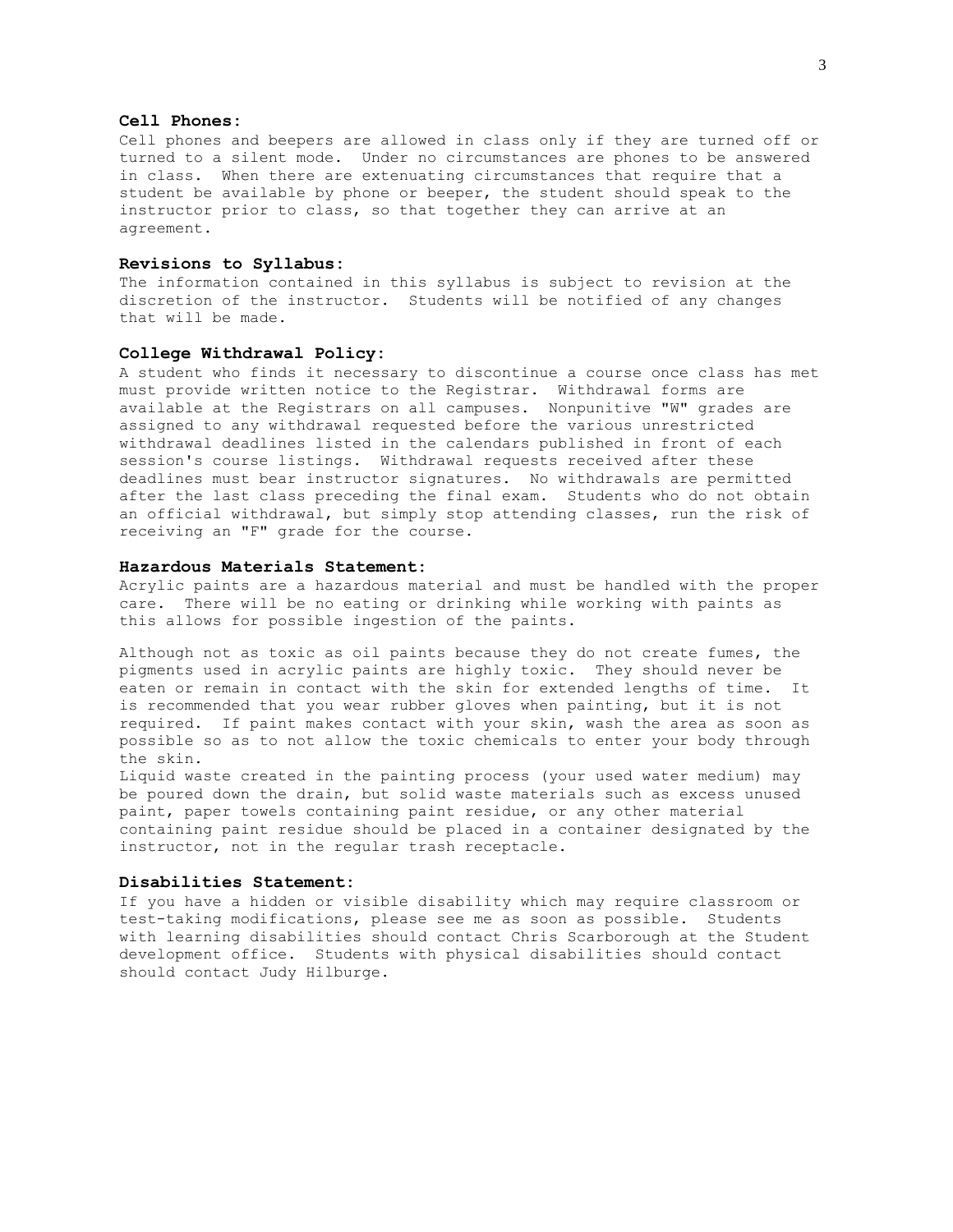# **Course Outline**

August 27 Introduction to class. Assignment 1 introduced: Black square. September 3 NO CLASS September 10 Elements of design introduced. Sketches for assignment 1. Bring sketch pad, ruler, pencil, etc. September 17 Assignment 1, Black Square due. Group critique. Assignment 2 introduced: Line problem. September 24 Exercises in line and expression. Bring supplies for assignment 2. October 1 Assignment 2, Line due. Group critique. Assignment 3 introduced: Value. Sketches for assignment 3. October 8 NO CLASS October 15 In-class work time, bring supplies for assignment 3. Assignment 4 introduced: One-page paper. October 22 Assignment 3, Value due. Group critique. Assignment 5 introduced: Color. Exercises in color. Bring supplies for assignment 5. October 29 Assignment 5, Color due. Group critique. Assignment 6 introduced: Poster. Sketches for assignment 6. November 5 Assignment 4, writing assignment due. Group discussion. In-class work time, bring supplies for assignment 6. November 12 In-class work time, bring supplies for assignment 6. November 19 Assignment 6, Poster due. Group critique. Assignment 7 introduced: Deconstructing a sphere. Sketches for assignment 7. November 26 In-class work time, bring supplies for assignment 7. December 3 Assignment 7, Deconstructing a sphere due. Final assignment introduced: Vessel with objects December 10 In-class work time, bring supplies for final assignment. Exam week Critique of final assignment